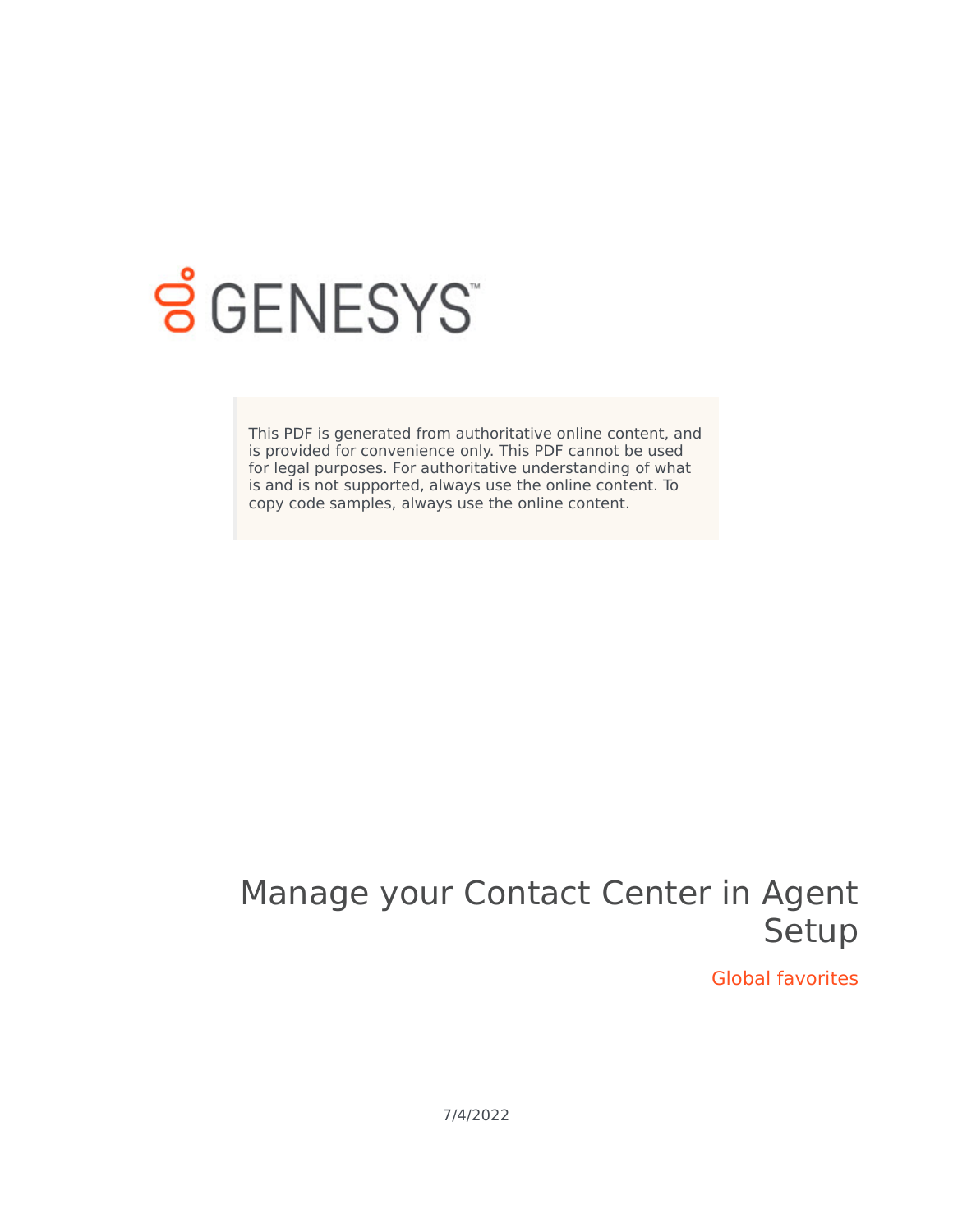# Contents

- 1 [Scenario](#page-2-0)
- 2 [Result](#page-5-0)
- 3 [Favorites Pool](#page-6-0)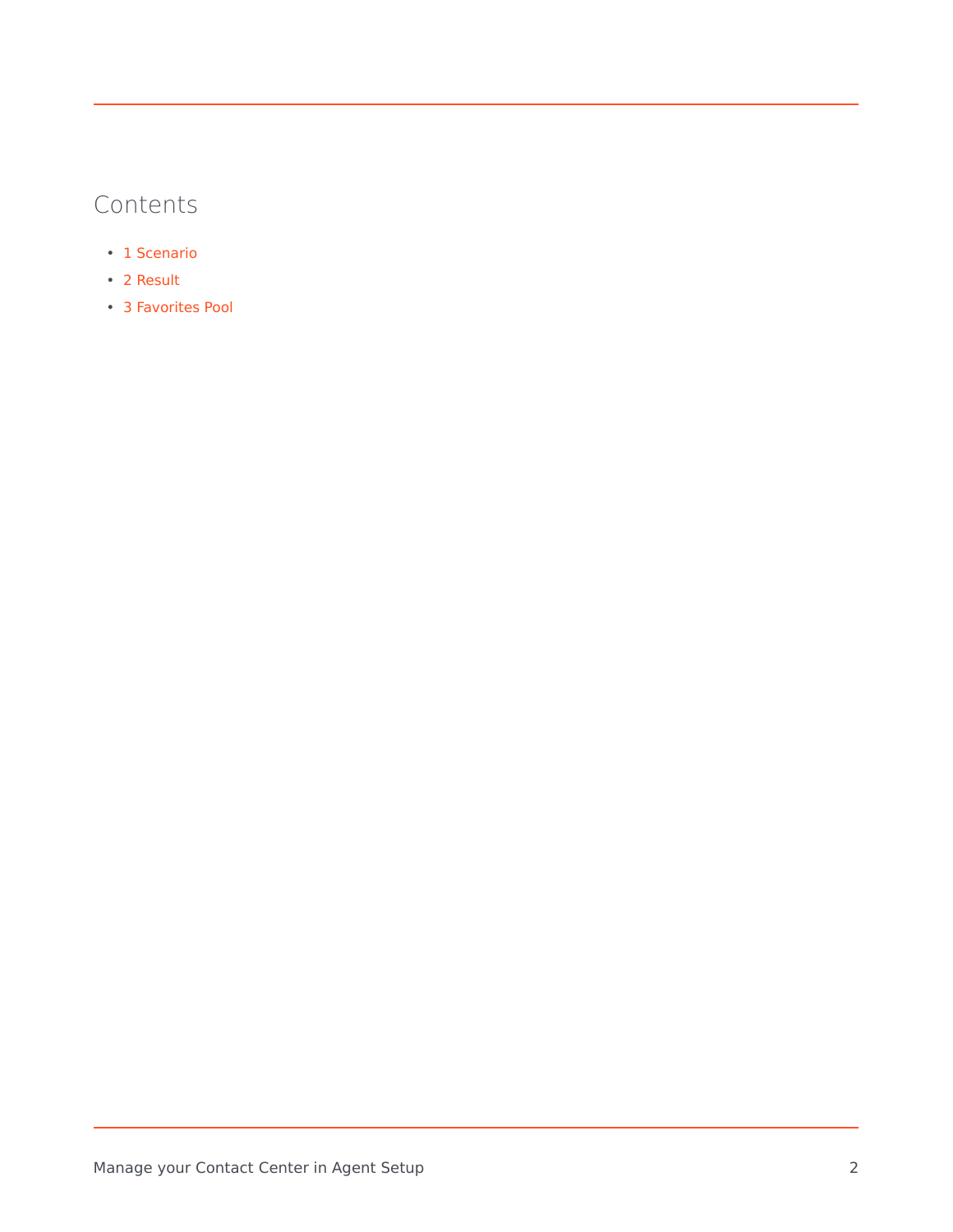• Administrator

Create and maintain a list of Global Favorites agents can access quickly in the Team Communicator in Agent Desktop.

#### **Related documentation:**

• •

As a contact center administrator, you can create and maintain a list of Favorites, which are contacts and internal targets that your agents can access quickly in the Team Communicator. To see how agents use global favorites (also known as corporate favorites) in Agent Desktop, see Using Favorites in the *Agent Desktop Agent's Guide*.

In addition to managing favorites from the **Agent Desktop** Settings, you can also manage favorites on the **Agent Groups** page and the **Add/Manage User** window. No matter from what screen you add a favorite, you can include the favorite in the list of shareable favorites to be reused in all places where Global Favorites (or Personal Favorites for user accounts) are available for configuration in Agent Setup.

#### Tip

- When editing an existing Favorite, the changes are applied to all Agent Groups who have that Favorite assigned to them in their Global Favorite list.
- When deleting a Favorite from the Favorites Pool, it is removed from all Agent Groups who have that Favorite assigned to them in their Global Favorite list.
- When deleting a Favorite from an Agent Group, it is only removed from that Agent Group's Global Favorite list, It is not removed from the Favorites Pool.

## <span id="page-2-0"></span>Scenario

To help demonstrate how this all works, let's observe how Henry, a contact center administrator, adds a favorite to one agent group and then applies the same favorite to another agent group.

Henry is configuring Agent Desktop settings for agent group bu 3. As part of the setup, he needs to create a list of contacts to be displayed in the Team Communicator for each agent that belongs to the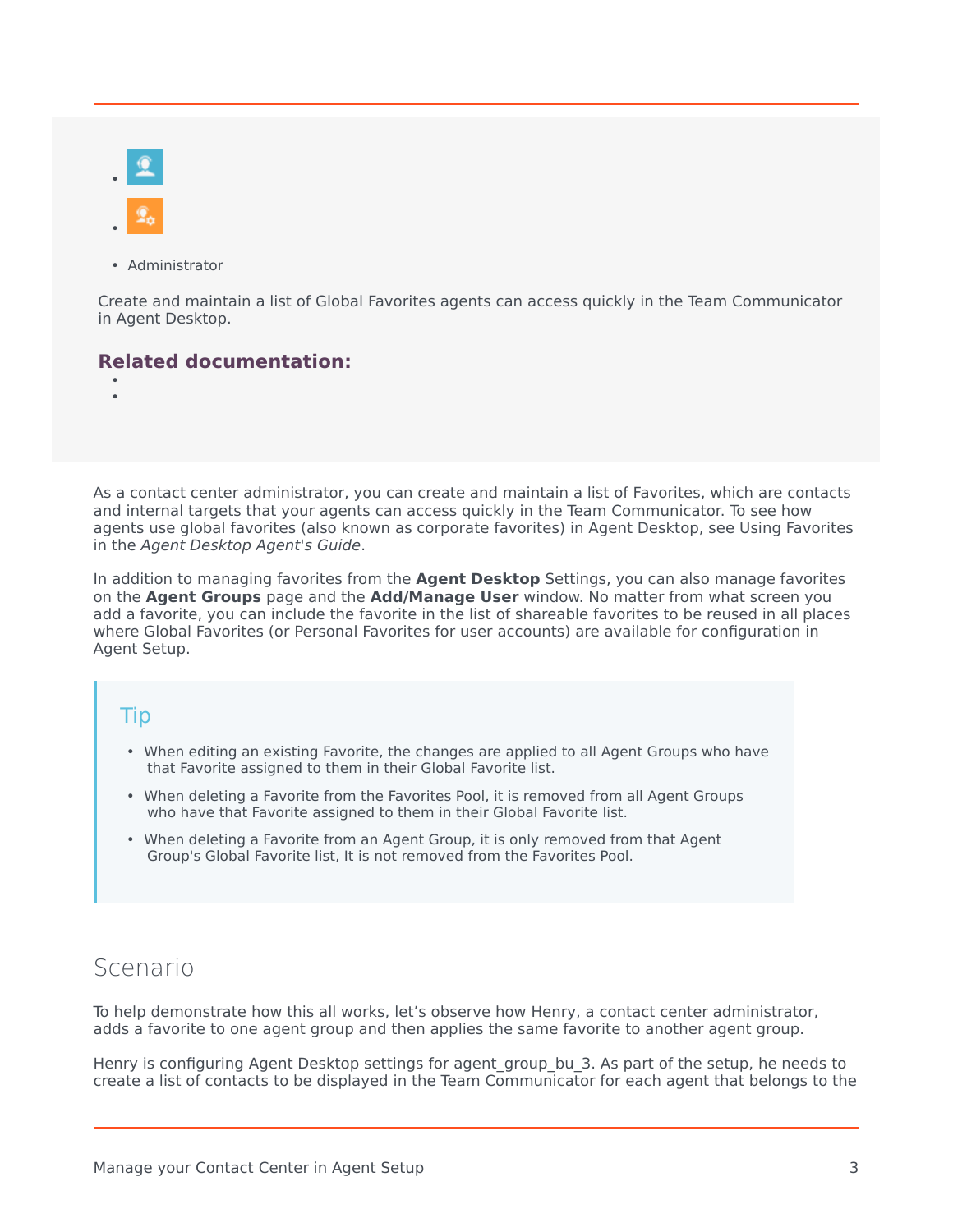group. For the purposes of this demonstration, he'll add only one favorite. In reality, he would set up as many favorites as required to meet the needs of his contact center. The goal is to include a quick way for agents to transfer an interaction to an agent who can speak French.

#### **Edit Agent Group**

| agent_group_bu_3                                                            | <b>Global Favorites</b>                                                                                |
|-----------------------------------------------------------------------------|--------------------------------------------------------------------------------------------------------|
| $\lambda$<br><b>Agent Group</b>                                             | Global Favorites is a list of Agents, Agent Groups or external contacts that agents frequently dial. 1 |
| General Info<br>Agents<br><b>Dispositions</b><br><b>Custom Agent States</b> | Favorites List (1)                                                                                     |
| <b>Favorites Pool</b>                                                       | Filter Items<br>Q                                                                                      |
| <b>Group Favorites</b><br><b>External URLs</b>                              | ⇔<br>⇔<br><b>Display Name</b><br><b>Object</b><br><b>Name</b><br>$\checkmark$<br>a.                    |

These are the steps he takes:

- 1. Access the Agent Group (**Agent Groups> agent\_group\_bu\_3**)
- 2. Click **Agent Group > Group Favorites**.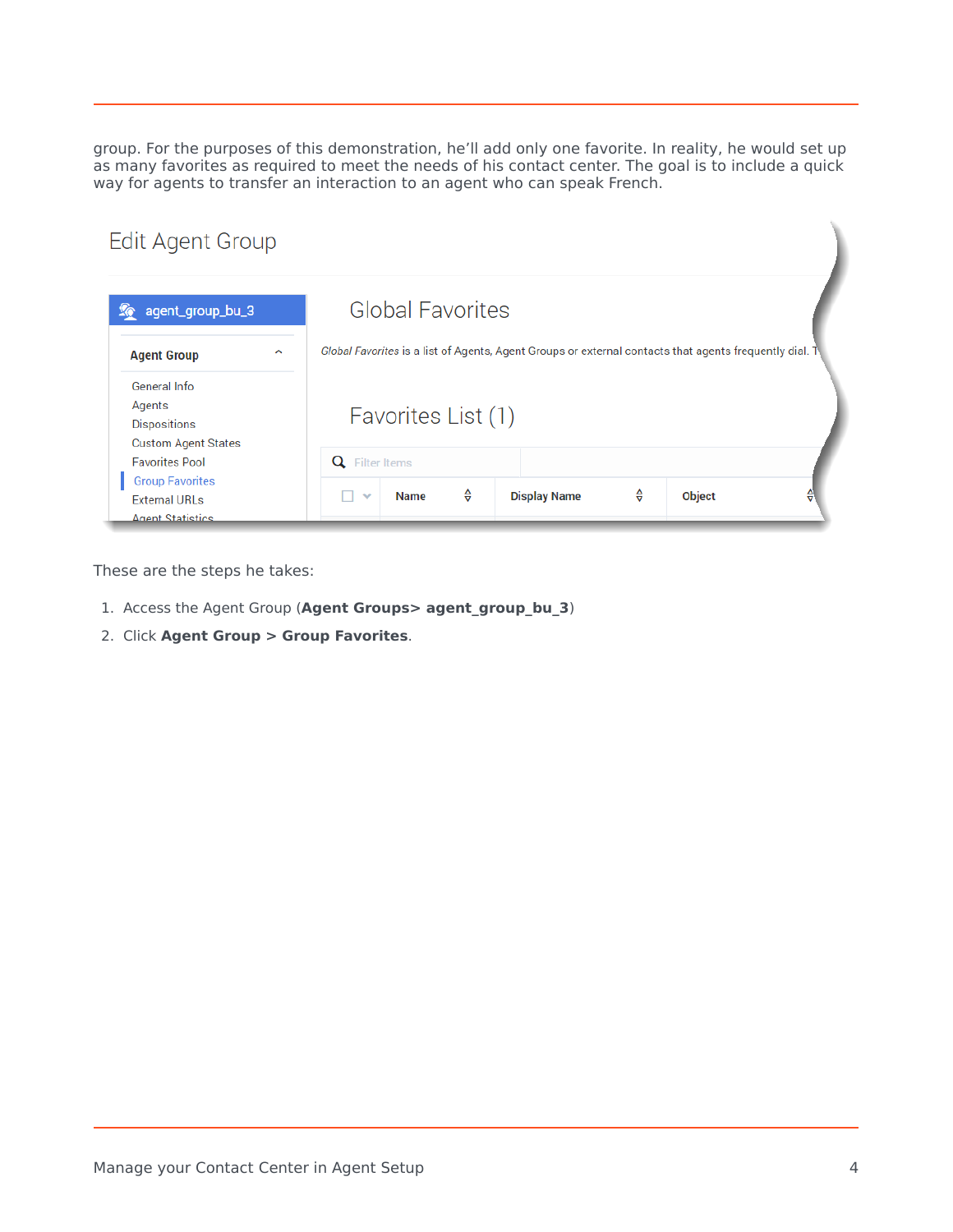| Type:                | <b>Skill</b> | $\checkmark$ | <b>Favorite Object</b> | French                        | v               |
|----------------------|--------------|--------------|------------------------|-------------------------------|-----------------|
| Name:                | French       |              | <b>Display Name:</b>   | French                        |                 |
| Category:            | Quick        | ∕            |                        |                               |                 |
| <b>Attached Data</b> |              |              |                        |                               |                 |
| Key                  |              | Value        |                        | $\operatorname{\mathsf{Add}}$ |                 |
|                      |              |              |                        |                               | <b>面</b> Delete |
| $\square$ $\vee$     | Key          |              | <b>Value</b>           |                               |                 |
|                      |              |              | No Attached Data       |                               |                 |

- 3. Henry adds the French skill as a new favorite in the global list. He:
	- a. Clicks **Add Favorites > Global Favorites Pool > Create Favorite**
	- b. On the **Manage Favorites** window, he selects **Skill**.
	- c. Types **French** in the **Name** and **Display Name** fields.
	- d. Chooses **French** from the **Favorite Object** field.
	- e. Selects a category. Categories organize how the favorites are displayed in Team Communicator. Henry selects **Quick**.
	- f. At this time, Henry chooses not add any **Key**/**Value** pairs.
- 4. He clicks **Save**.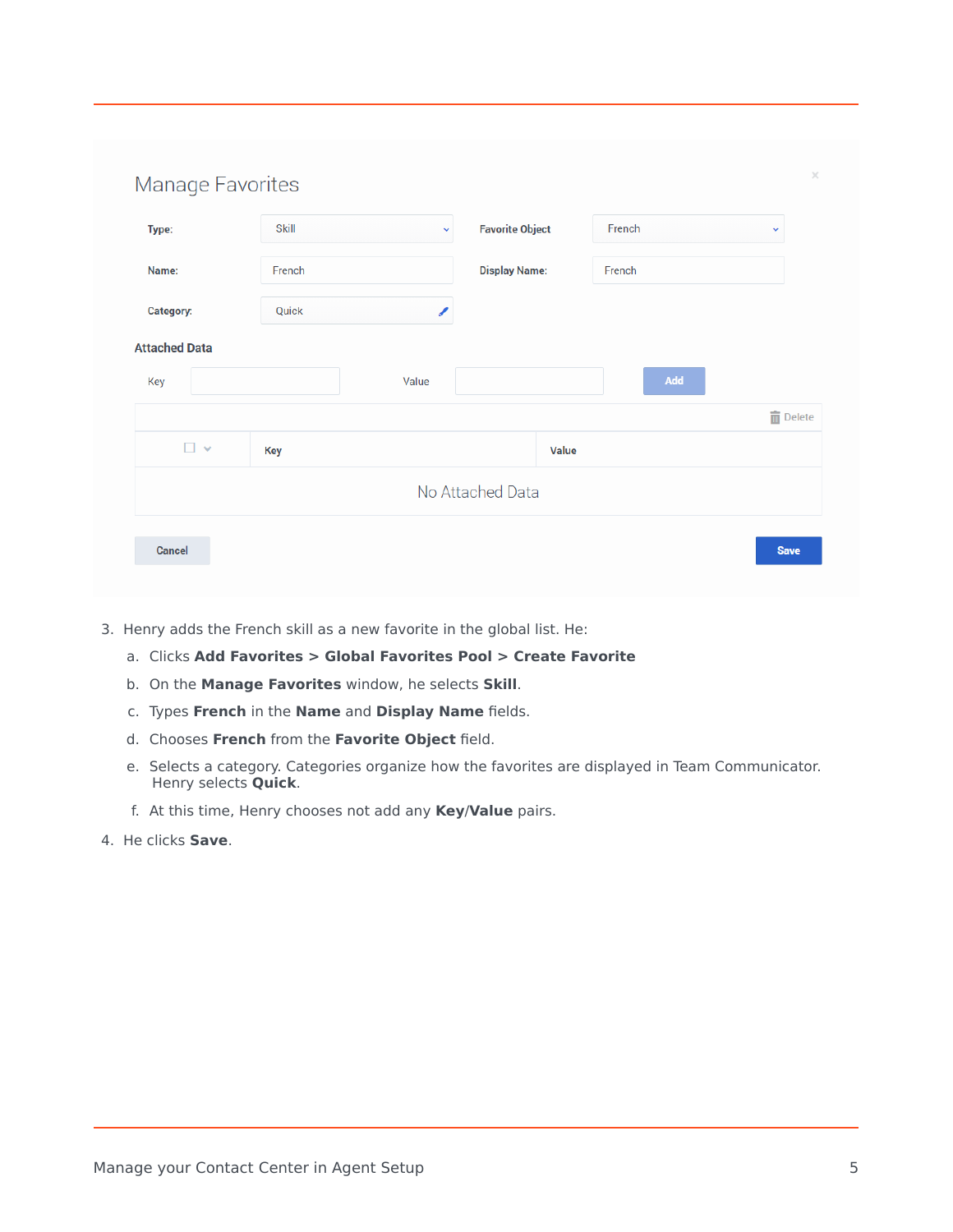| Q <sub>F</sub>  |                                        | ×                        |                    |                  |               |                        |                      |
|-----------------|----------------------------------------|--------------------------|--------------------|------------------|---------------|------------------------|----------------------|
| п<br>$\sim$     | $\frac{\Delta}{\nabla}$<br><b>Name</b> | <b>Display Name</b><br>⇔ | <b>Object</b><br>⇔ | <b>Type</b><br>⇔ | Category<br>⇔ | Phone<br><b>Number</b> | <b>Attached Data</b> |
| $\Box$          | Test_custom_fav                        | Test_custom_fav          |                    | Custom           | <b>NewOne</b> | 38908946345            | Key:VALUEVALUEVALUE  |
| $\triangledown$ | French                                 | French                   | French             | <b>Skill</b>     | Quick         |                        |                      |

The new favorite (French) is now added to the global favorites list on the **Manage Favorites** window. However, at this point, the new favorite is not assigned to "agent\_group\_bu\_3" yet. It's simply available in the global list. He now needs to add the new favorite to "agent\_group\_bu\_3". Henry clicks **Add Favorites**, and uses the Filter field to search for the new **French** favorite. Henry then selects the check box beside **French** and clicks **Save**.

## <span id="page-5-0"></span>Result

| <b>Edit Agent Group</b>                                                         |               |                         |                    |                                                                                                                                                                                 |   |               |   |              |   |                        |                     |                                           |
|---------------------------------------------------------------------------------|---------------|-------------------------|--------------------|---------------------------------------------------------------------------------------------------------------------------------------------------------------------------------|---|---------------|---|--------------|---|------------------------|---------------------|-------------------------------------------|
| $\mathcal{L}$<br>agent_group_bu_3                                               |               | <b>Global Favorites</b> |                    |                                                                                                                                                                                 |   |               |   |              |   |                        |                     |                                           |
| $\hat{\phantom{a}}$<br><b>Agent Group</b>                                       |               |                         |                    | Global Favorites is a list of Agents, Agent Groups or external contacts that agents frequently dial. This list provides a click-to-call list of these numbers on Agent Desktop. |   |               |   |              |   |                        |                     |                                           |
| General Info<br>Agents<br><b>Dispositions</b><br><b>Custom Agent States</b>     |               | Favorites List (1)      |                    |                                                                                                                                                                                 |   |               |   |              |   |                        |                     | <b>Add Favorites</b><br><b>而</b> Unassign |
| <b>Q</b> Filter Items<br><b>Favorites Pool</b><br><b>Group Favorites</b>        |               |                         |                    |                                                                                                                                                                                 |   |               |   |              |   |                        |                     |                                           |
| <b>External URLs</b>                                                            | $\Box$ $\vee$ | <b>Name</b>             | $\hat{\mathbf{e}}$ | <b>Display Name</b>                                                                                                                                                             | ♦ | <b>Object</b> | ♦ | <b>Type</b>  | ♦ | Category $\frac{A}{V}$ | <b>Phone Number</b> | <b>Attached Data</b>                      |
| <b>Agent Statistics</b><br><b>Contact Center Statistics</b><br><b>Case Data</b> | $\Box$        | French                  |                    | French                                                                                                                                                                          |   | French        |   | <b>Skill</b> |   | Quick                  |                     |                                           |
| <b>Toast Data</b><br>Caller IDs                                                 |               |                         |                    |                                                                                                                                                                                 |   |               |   |              |   |                        |                     |                                           |

When Henry clicks **Save**, the **Manage Favorites** window closes and the new favorite is added to the **Group Favorites** list for "agent group bu 3", as shown.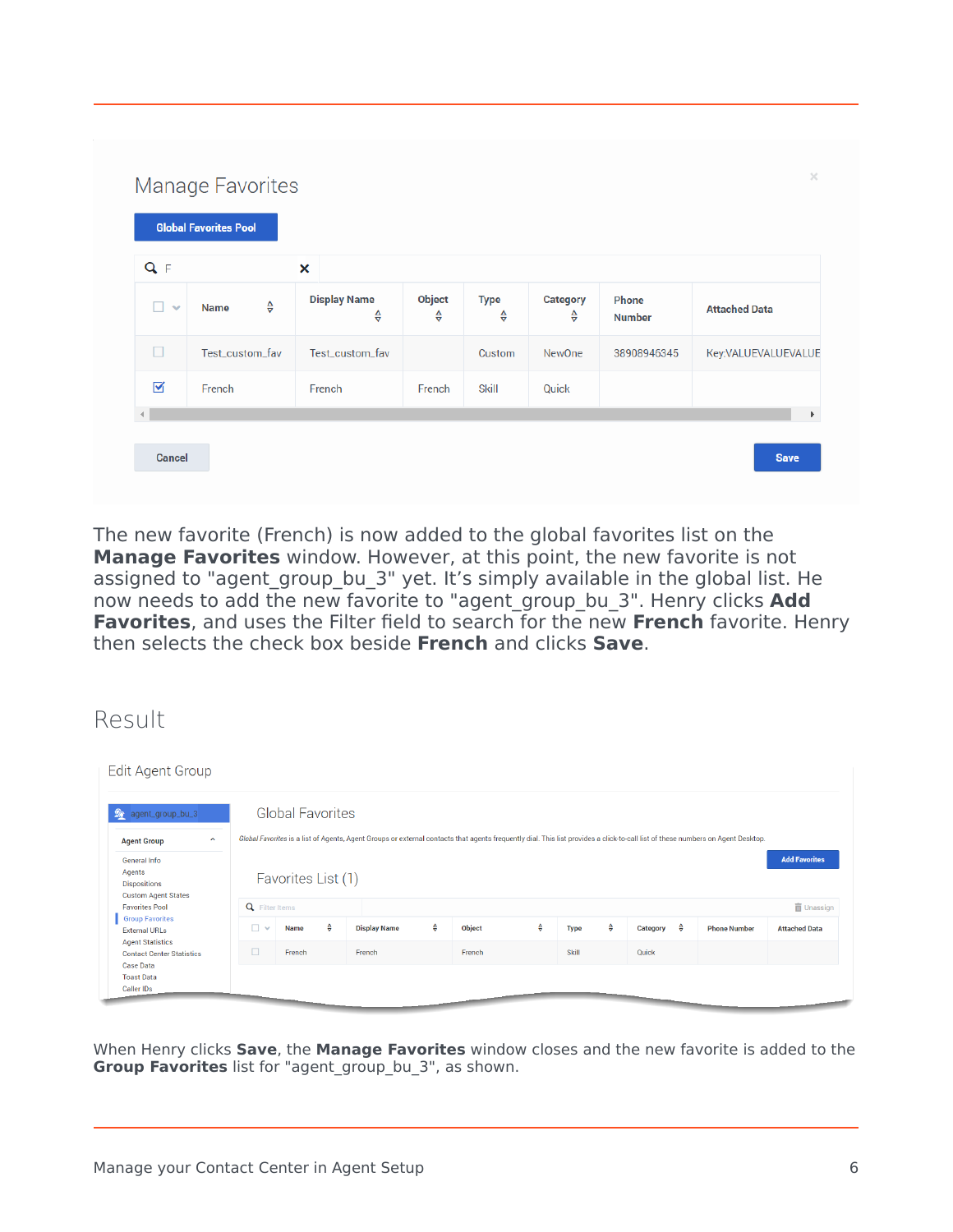If Henry wishes to add **French** as a group favorite for any other Agent Group, all he needs to do is:

- 1. From the main **Agent Group** tab at the top, click the **Agent Group** from the list.
- 2. From the left-hand menu, click **Agent Group > Group Favorites** to open the global list of favorites.
- 3. Click **Add Favorites**
- 4. Select **French** from the **Manage Favorites** list and click **Save**.
- 5. Finally, click **Save** from the **Global Favorites** window.

Now that French is listed in the global favorites list, Henry has the option in the future to easily add **French** as a personal favorite for other agent groups, individual users, or all users in the contact center.

#### <span id="page-6-0"></span>Favorites Pool

|  | <b>Agent Desktop</b>                                                                                                                                                                                                                                                                     | ٨ |              |                                      |             | Global Favorites Pool (2210)      |                               |                                                              |                        |                     |             |                 |  |  |  |
|--|------------------------------------------------------------------------------------------------------------------------------------------------------------------------------------------------------------------------------------------------------------------------------------------|---|--------------|--------------------------------------|-------------|-----------------------------------|-------------------------------|--------------------------------------------------------------|------------------------|---------------------|-------------|-----------------|--|--|--|
|  | <b>Skills</b><br><b>Dispositions</b><br><b>Custom Agent States</b><br><b>Favorites Pool</b><br><b>Global Favorites</b><br><b>External URLs</b><br><b>Case Data</b><br><b>Toast Data</b><br><b>Caller IDs</b><br><b>Desktop Options</b><br>$\checkmark$<br><b>Digital Management</b><br>v |   | $\mathbf{Q}$ | <b>Create Favorite</b><br>Iter Items |             |                                   |                               |                                                              |                        |                     |             |                 |  |  |  |
|  |                                                                                                                                                                                                                                                                                          |   |              |                                      | <b>Name</b> | ♦                                 | <b>Display Name</b>           | ♦                                                            | <b>Object</b>          | ♦                   | <b>Type</b> | ♦               |  |  |  |
|  |                                                                                                                                                                                                                                                                                          |   | $\Box$       | 1arv_que_ma                          |             |                                   | 1arv_que_masio@partn          |                                                              | 1arv_que_masio@partn   | Agent               |             |                 |  |  |  |
|  |                                                                                                                                                                                                                                                                                          |   |              |                                      |             |                                   |                               | 1- Back:<br>$\Box$<br><b>TEST</b><br><b>Manage Favorites</b> |                        |                     |             |                 |  |  |  |
|  |                                                                                                                                                                                                                                                                                          |   |              | $1 - CID$                            | Type:       |                                   | Agent                         | $\tilde{\phantom{a}}$                                        | <b>Favorite Object</b> | Choose object       |             | $\mathbf{v}$    |  |  |  |
|  |                                                                                                                                                                                                                                                                                          |   | □            | Readou<br><b>APAC EI</b>             | Name:       |                                   | Agent<br><b>Agent Group</b>   |                                                              | <b>Display Name:</b>   | <b>Display Name</b> |             |                 |  |  |  |
|  | <b>Single Sign On</b>                                                                                                                                                                                                                                                                    | v | m.           | $1 - CID$<br><b>Deaday</b>           |             | Category:<br><b>Attached Data</b> | Skill<br><b>Routing Point</b> |                                                              |                        |                     |             |                 |  |  |  |
|  |                                                                                                                                                                                                                                                                                          |   |              |                                      | Key         |                                   | Custom                        | Value                                                        |                        |                     | Add         |                 |  |  |  |
|  |                                                                                                                                                                                                                                                                                          |   |              |                                      |             |                                   |                               |                                                              |                        |                     |             | <b>面</b> Delete |  |  |  |
|  |                                                                                                                                                                                                                                                                                          |   |              |                                      |             | $\square$                         | Key                           |                                                              | Value                  |                     |             |                 |  |  |  |

Through the Favorites Pool, you can add, delete, and edit the global favorites available in your contact center.

• To add a new Favorite to the Pool, click **Create Favorite**, add in all the required information in the **Manage Favorites** window, and then click **Save**.